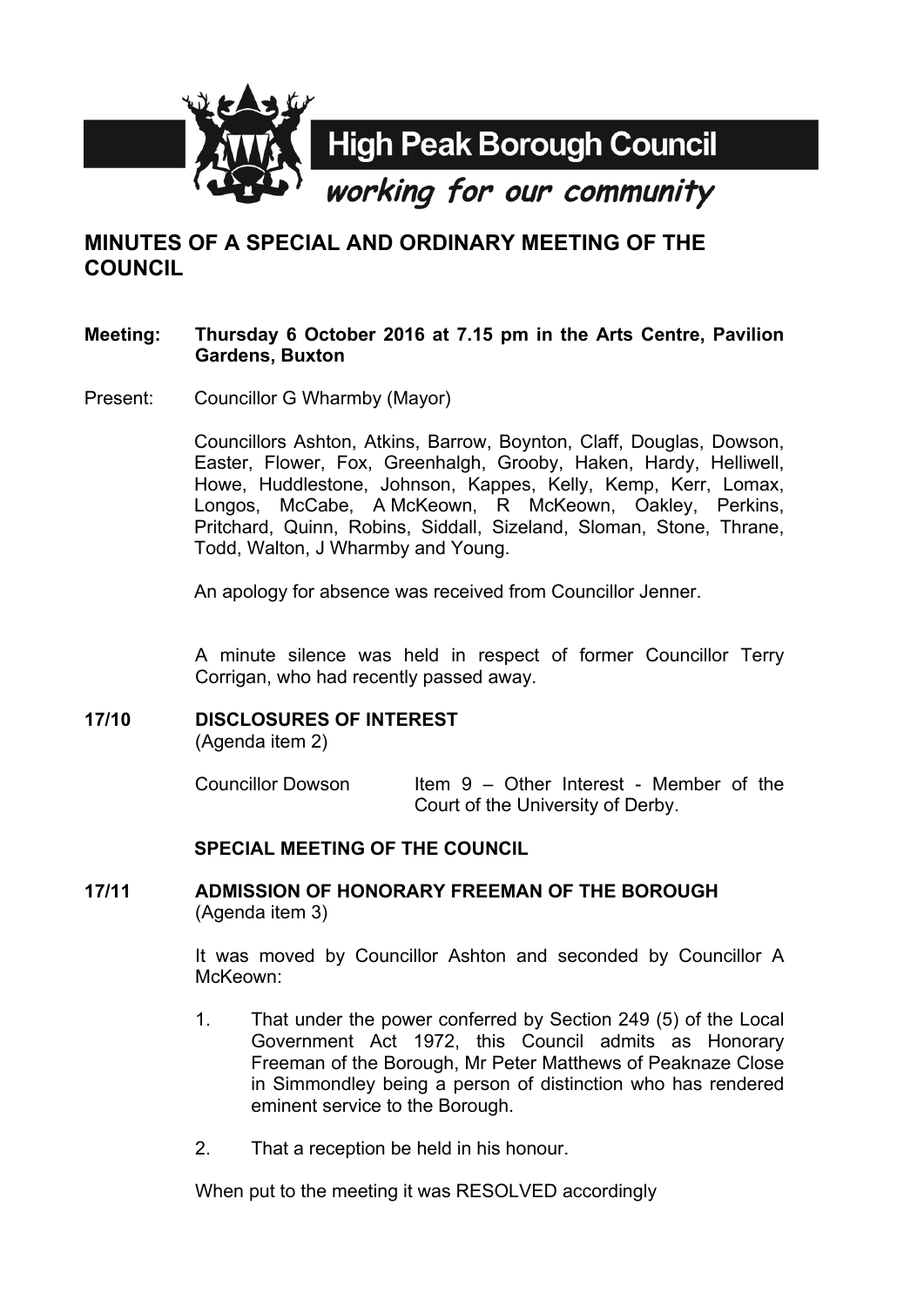### **ORDINARY MEETING OF THE COUNCIL**

#### **17/12 MINUTES**

(Agenda item 4)

It was moved by Councillor Ashton and seconded by Councillor Kemp that the minutes of the Ordinary and Annual meetings of the Council held on 17 May 2016 be approved as a correct record.

The motion was carried and the Mayor was authorised to sign the minutes.

## **17/13 MAYOR'S ANNOUNCEMENTS**

(Agenda item 5)

The Mayor's Fundraiser held at Kwei Ping, Glossop had raised £366, and the Civic Service had raised £392. The Mayor thanked members for their support.

The Mayor requested that instead of sending Christmas Cards, that Members make a donation to the Mayor's Charity.

Councillor Kappes was seeking donations towards Homestart and invited members to donate via a collection box.

#### **17/14 RECOMMENDATIONS FROM THE EXECUTIVE – 21 JULY 2016** (Agenda item 7)

It was moved by Councillor Thrane and seconded by Councillor Ashton:

That Council supports the way forward and approves the approach for the replacement of the JCC

When put to the meeting it was RESOLVED accordingly

#### **17/15 RECOMMENDATIONS FROM AUDIT & REGULATORY COMMITTEE – 27 JULY 2016 AND 29 SEPTEMBER 2016** (Agenda item 8)

It was moved by Councillor Pritchard and seconded by Councillor Robins:

## a. **ANNUAL TREASURY MANAGEMENT REPORT 2015/16**

That the Annual Treasury Management Report 2015/16 be approved.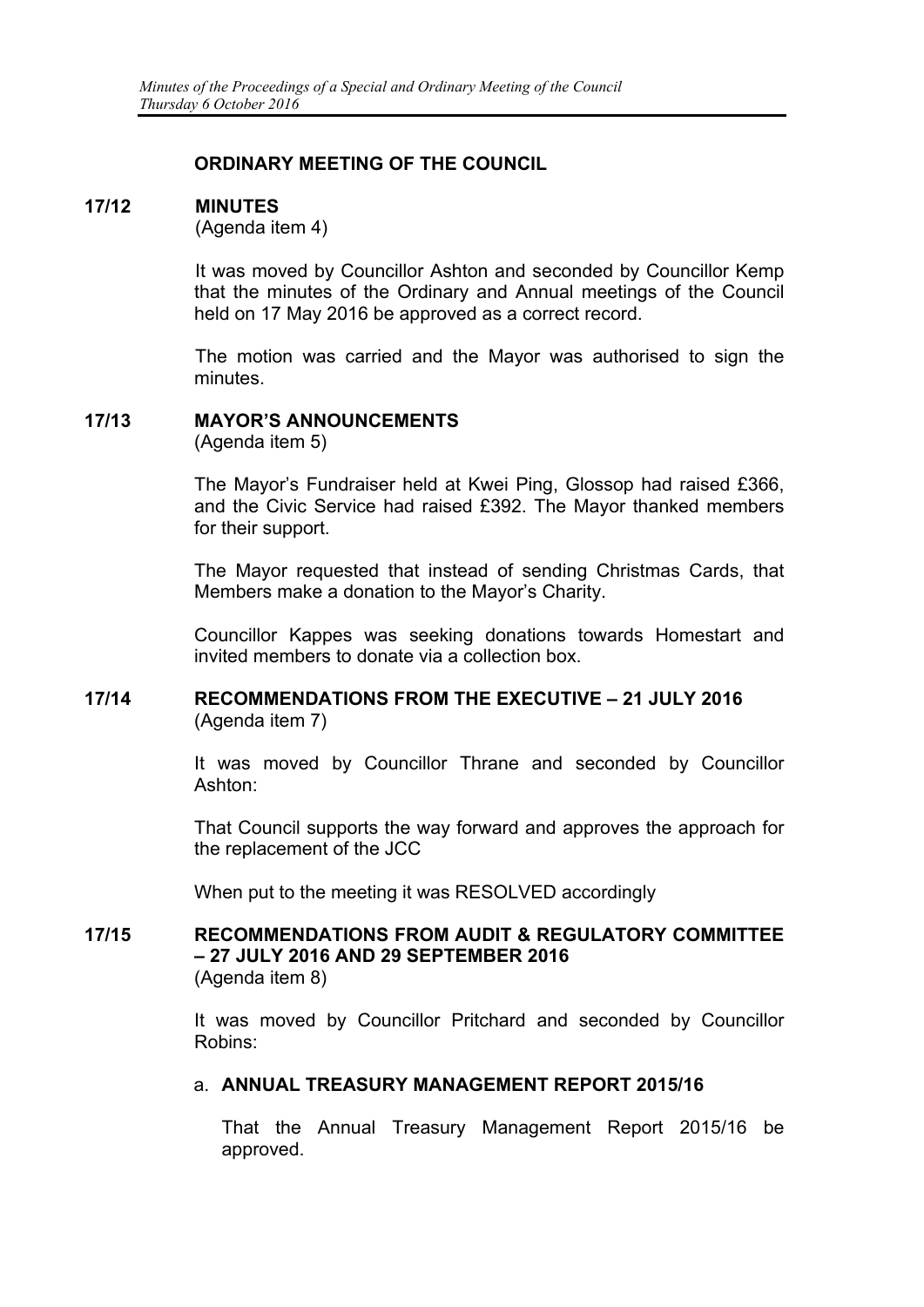## **b. TREASURY MANAGEMENT UPDATE – MID-YEAR REPORT 2016/17**

That the Treasury Management Position as at 30 June 2016 be noted.

### **c. TREASURY MANAGEMENT UPDATE: MID YEAR REPORT 2016/17**

That the Treasury Management position as at 31 August 2016 be noted.

When put to the meeting it was RESOLVED accordingly.

# **17/16 RECOMMENDATIONS FROM THE LICENSING COMMITTEE – 5 OCTOBER 2016 - HACKNEY CARRIAGE AND PRIVATE HIRE LICENSING POLICY**

(Agenda item 9)

An update sheet was circulated to councillors which proposed amendments from the Licensing Committee subsequent to its meeting of 5 October 2016.

It was further recommended that Condition N (Private Hire Vehicle Licence Conditions – Maintenance if Vehicle) of the Draft Policy be amended to read "Any repairs to the vehicle where replacement parts are needed that contribute in any way to the safety or structural integrity of the vehicle, must be carried out with either new parts which meet the original manufacturer's specification, or with previously used parts which have been warranted reconditioned to industry standards and to not less than the original manufacturer's specification by a properly accredited agent."

It was moved by Councillor Kemp and seconded by Councillor Thrane:

- 1. That the comments be noted, and amendments approved as detailed in Appendix B to the report, subject to the recommendations from the Licensing Committee held on 5 October 2016 which had been circulated.
- 2. That Condition N of the policy be amended in the terms provided above.
- 3. That authority be delegated to the Head of Regulatory Services to make minor modifications to the policy to reflect any change in legislation or case law or to promote efficient administration of the licensing function without consultation if appropriate

When put to the meeting it was RESOLVED accordingly.